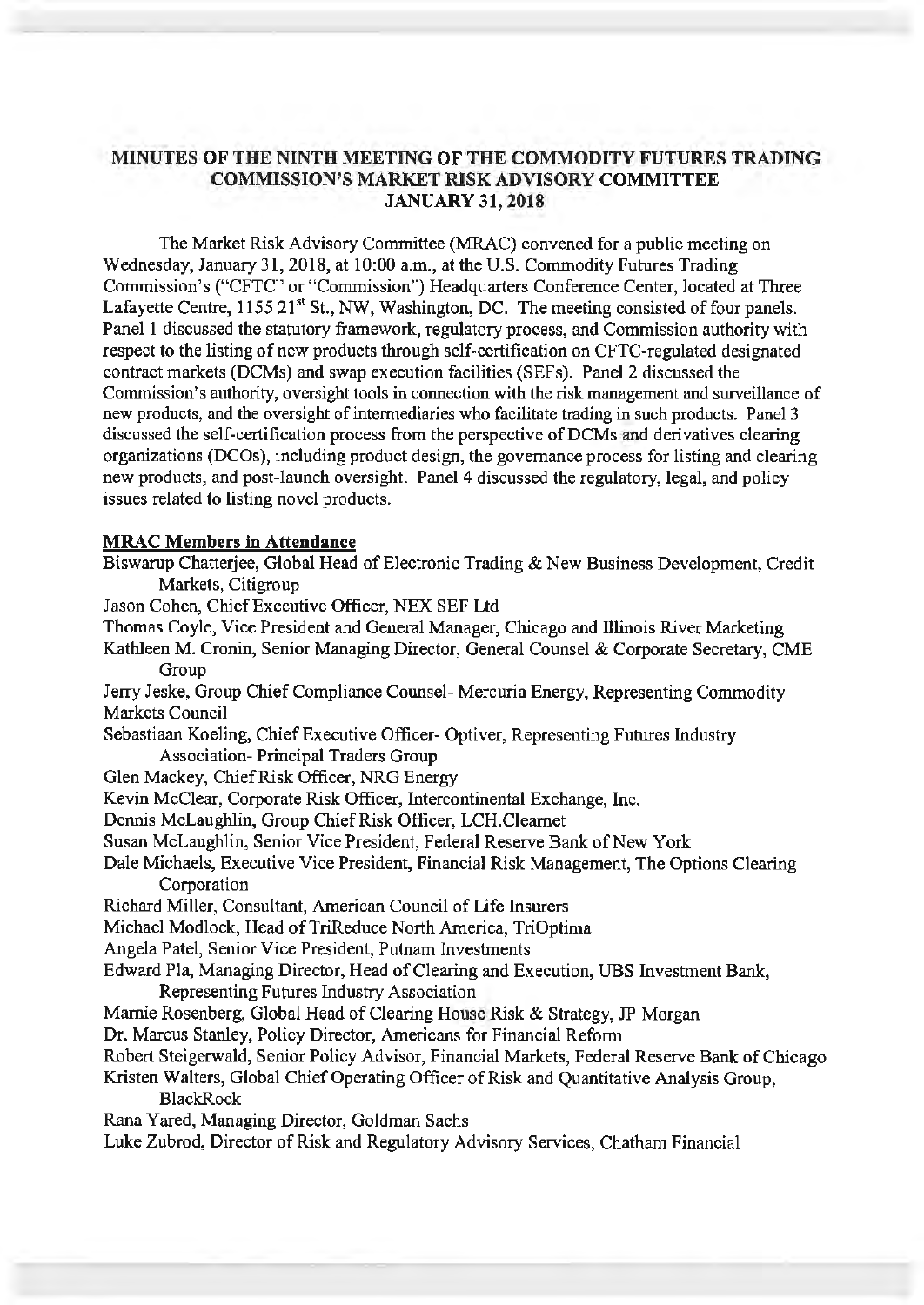Scott Zucker, Chief Administrative Officer, Tradeweb

#### **Invited Speakers and Panelists** in **Attendance**

Paul M. Architzel, Facilitator, WilmerHale LLP Julie Winkler, Chief Commercial Officer, CME Group Christopher Concannon, President and Chief Operating Officer, Cboe Futures Exchange, LLC Trabue Bland, ICE Futures U.S., Inc., President Albert S. Kyle, Charles E. Smith Chair Professor of Finance, University of Maryland Robert H. Smith School of Business

Kari S. Larsen, Counsel, Reed Smith LLP

## **CITC Commissioners and Staff** in **Attendance**

J. Christopher Giancarlo, Chairman Rostin Behnam, MRAC Sponsor and Commissioner Brian D. Quintenz, Commissioner Alicia L. Lewis, MRAC Designated Federal Officer (DFO) Brian Bussey, Director, Division of Clearing and Risk (OCR) Daniel J. Davis, General Counsel, Office of the General Counsel (OGC) William Heitner, Acting Deputy Director, Division of Clearing and Risk (DCR) Matthew Kulkin, Director, Division of Swap Dealer and Intermediary Oversight (DSIO) James McDonald, Director, Division of Enforcement (DOE) Amir Zaidi, Director, Division of Market Oversight (DMO)

#### I. **Opening Remarks**

Ms. Alicia L. Lewis, MRAC DFO and Acting Chair of the Committee, called the meeting to order, gave welcoming remarks, and introduced Chairman J. Christopher Giancarlo, Commissioner Brian D. Quintenz, and Commissioner Rostin Behnarn, who all gave welcoming remarks. Chairman Giancarlo, in his remarks, stated that MRAC would be discussing the product self-certification process under Part 40 of the Commission's regulations. He added that the product self-certification framework gives DCMs the ability to design and certify new products, but does not provide for public input. However, he noted that those entities using the self-certification process will be asked to disclose steps to gather such input. In addition, the Chairman asked Commission staff to take a closer look at DCO governance rules regarding clearing of new virtual currency products, and formulate recommendations for possible further action regarding those rules.

Commissioner Quintenz agreed with Chairman Giancarlo's views on self-certification of new financial products. He emphasized that regulators cannot remove all financial risk from the markets. However, he noted that following self-certification, CFTC staff performs daily surveillance, new rule reviews, and regularly performs market-wide and clearinghouse-level stress tests. Commissioner Quintenz added that the Commission continually monitors risks assumed by Futures Commission Merchants' (FCMs) positions, and is always receptive to hearing the public's concerns.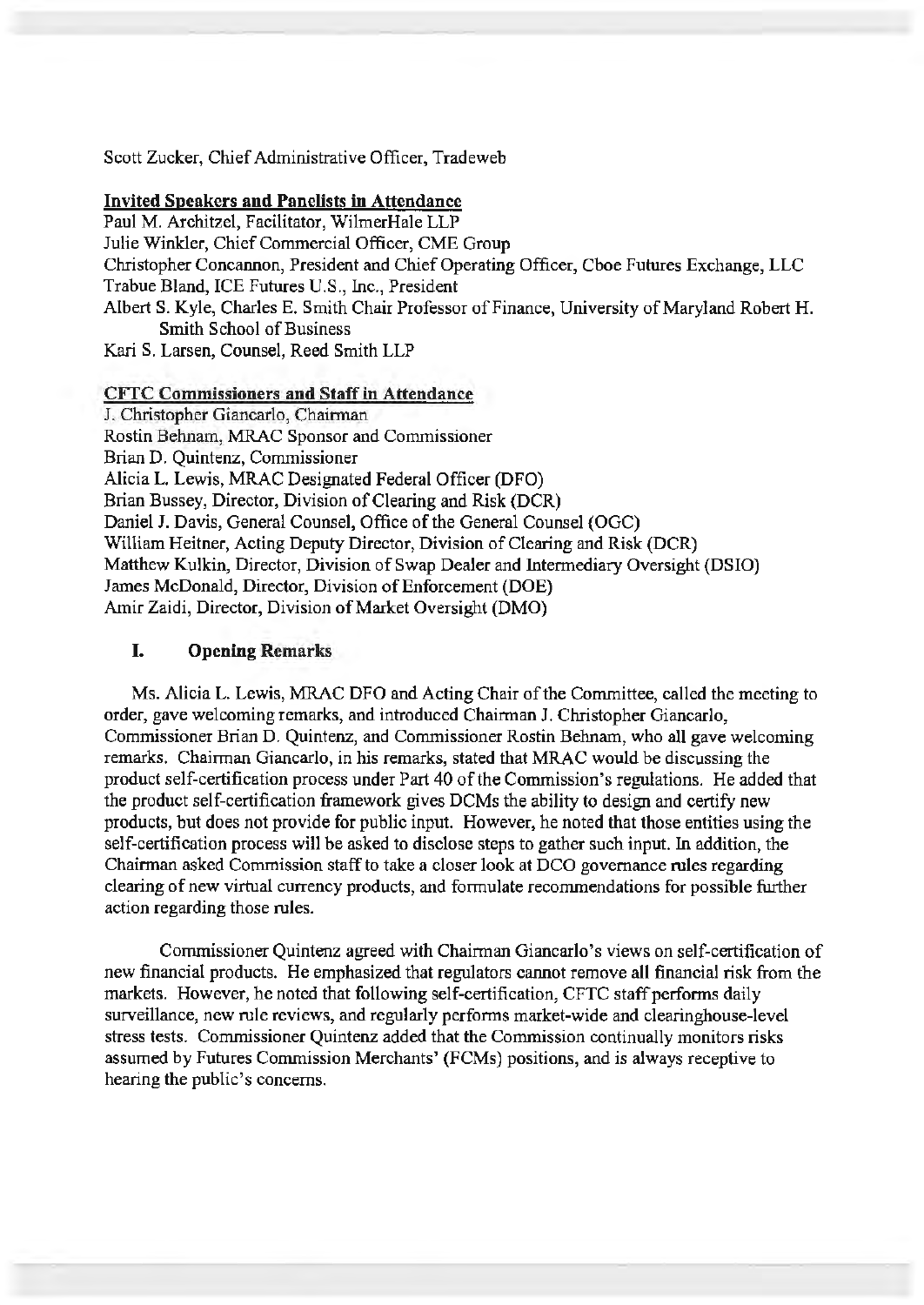Commissioner Behnam thanked all for attending and noted the timeliness of the meeting following the introduction of two Bitcoin futures contracts. He further stated that it is critical that the CFTC: ( 1) engage with industry in addressing risk regarding new products, (2) provide legal and regulatory certainty to the market, (3) educate the general public, and (4) question and challenge the status quo in the market and within the Commission.

Commissioner Behnam noted the criticism the CFTC received for not holding public hearings prior to the self-certification of Bitcoin futures. He commended CFTC staff for then developing a heightened review standard- within the limits of the self-certification standard- in response to the criticism. Commissioner Behnam noted that this review was conducted to determine whether the Bitcoin futures products comply with an exchange's obligations under the CEA core principles, CFTC regulations, and related guidance. The Commissioner stated that the need for the heightened review, demonstrated that the Commission must reconsider its historical regulatory approach to new products, which may require a more formal process. He also stated that self-certification is a unique process that has served market participants, the CFTC, and the general public very well, and that any action above and beyond that must be subject to Commission action in a transparent forum.

## II. **Panel** I: **Overview of Self-Certification for Products**

Mr. Paul Architzel, the meeting facilitator, gave opening remarks, and introduced the three panel members-Mr. Daniel J. Davis, Mr. Amir Zaidi, and Mr. Brian Bussey.

Mr. Davis described the history of the product approval process leading up to, and including, self-certification, which was introduced by the Commodity Futures Modernization Act of2000 (CFMA). Mr. Davis stated that prior to the year 2000; every product had to be submitted to the Commission for action, but that the CFMA changed the standard for product review and for rule review, most notability adding time limitations for completion of the review. Mr. Zaidi stated that DMO focuses its review on compliance with Core Principles 3 (Manipulation), 4 (Monitoring), and 5 (Information). He also commented that DMO's mandate does not allow for daily determinations of the underlying markets viability, but that it does seek to assure that new products are not readily susceptible to manipulation. Mr. Bussey discussed the significance of a firm being designated as a "Systemically Importance Derivatives Clearing Organization" (SIDCO), under Regulation 40.10, stating that only two DCOs currently have the designation-CME and ICE Clear Credit.

Mr. Architzel asked the panel for more information on the formal versus the informal approval process. Mr. Bussey described the informal process that includes stress and liquidity testing, and on-site examinations, which are done every year for SIDCOs. Mr. Zaidi also commented on the self-certification process.

Questions and comments came from the committee members. Mr. Biswarup Chatterjee, Ms. Marnie Rosenberg, and Ms. Kristen Walters asked how protections for new products are assured, the process for allowing for public comment (and when public comment is mandatory), and when it's necessary to move from an informal to a formal process for approval of a new product like Bitcoin, requiring Commission review. Ms. Kathleen Cronin commented that the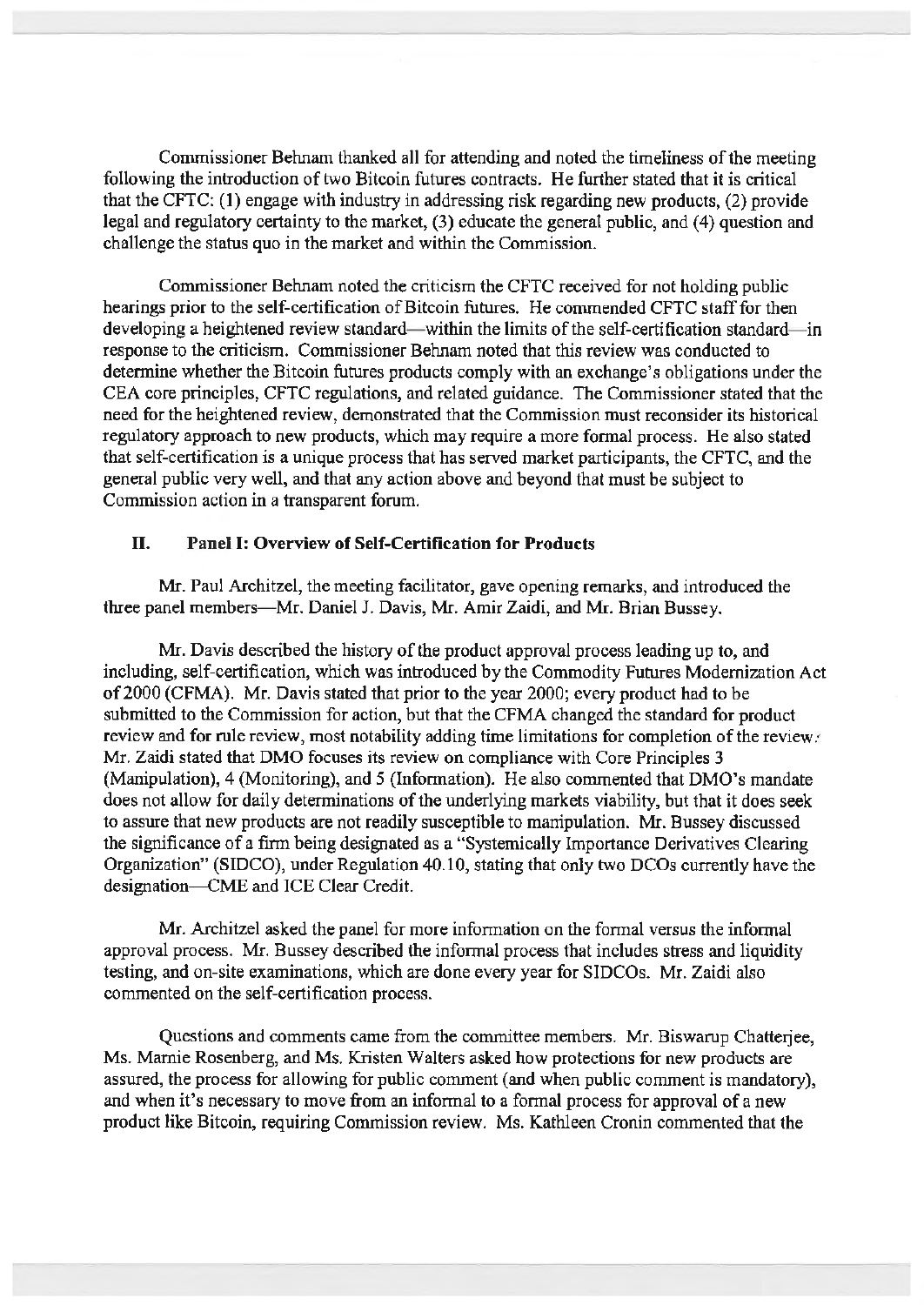informal review process has worked and that a formal process would impose more burdens on industry staff. Both Mr. Davis and Mr. Bussey explained when a more formal review process is appropriate. Mr. Zaidi stated that a formal review process is not being considered, but that the Commission does examine a product's susceptible to manipulation.

Mr. Architzel asked for a description of the review process that the Commission uses prior to a new product being launched under Section 5c(c). Mr. Davis explained the process. Dr. Marcus Stanley asked about the Commission's use of its regulation 40.10 authority, and about manipulation. Mr. Bussey stated that regulation 40.10 use is not the standard. Mr. Zaidi responded that an examination of market settlement should occur before changing review standards. Others emphasized that market protections are in place to address any potential risks.

## III. **Panel** II: **New Products from a Risk Perspective**

The second panel involved a discussion of the Commission's authority and oversight in connection with the risk management and surveillance of new products, and consisted of Mr. Bussey, Mr. William Heitner, Mr. Matthew Kulkin, and Mr. James McDonald. Mr. Bussey described the pre- and post-launch review process, the importance of on-site examinations, and the process covering SIDCOs. He explained that the focus for pre-launch discussion is on margin, risk surveillance, and compliance with core principles.

Mr. Heitner described the surveillance process within DCR covering new product margin reviews, and risk management. He stated that DCR tests product benclnnarks, monitors product performance, and margin adequacy. For Bitcoin, Mr. Heitner stated that the Commission examines risks and stress tests, and that, so far, risks associated with Bitcoin have been relatively small compared to other products. Mr. Kulkin commented that DSIO is tasked with assuring compliance with Commission rules regarding segregation of customer funds, noting that staff works with the National Futures Association and CME to assure that new contracts comply with Commission rules. Mr. McDonald commented that surveillance activity has been moved into DOE, allowing DOE to enforce market integrity, provide a quick response to various forms of misconduct, and maintain an open line of communication with the exchanges.

Mr. Architzel asked the panel to explain the value of the pre-launch versus the postlaunch review process. Mr. Bussey emphasized that there is a continuous process of product review and monitoring. Next, in response to a question about monitoring the spot market, Mr. McDonald stated that DOE looks for fraud and manipulation by doing surveillance.

Questions were raised about examining risks associated with new products, and margin models in regards to volatility. Mr. Bussey responded that, with regard to Bitcoin, the Commission looked at margin data submitted by the CME, and was confident with the level of margin erosion prior to the CME's launch of Bitcoin. Ms. Cronin commented that the CME was very conservative in setting the margin requirements for Bitcoin. In response to a question regarding FCMs' assessing the risks of new products, Mr. Kulkin stated that the Commission continuously dialogues with FCMs to assure that FCMs are engaged with their customers.

## **IV. Panel** III: **Futures Exchanges and New Products**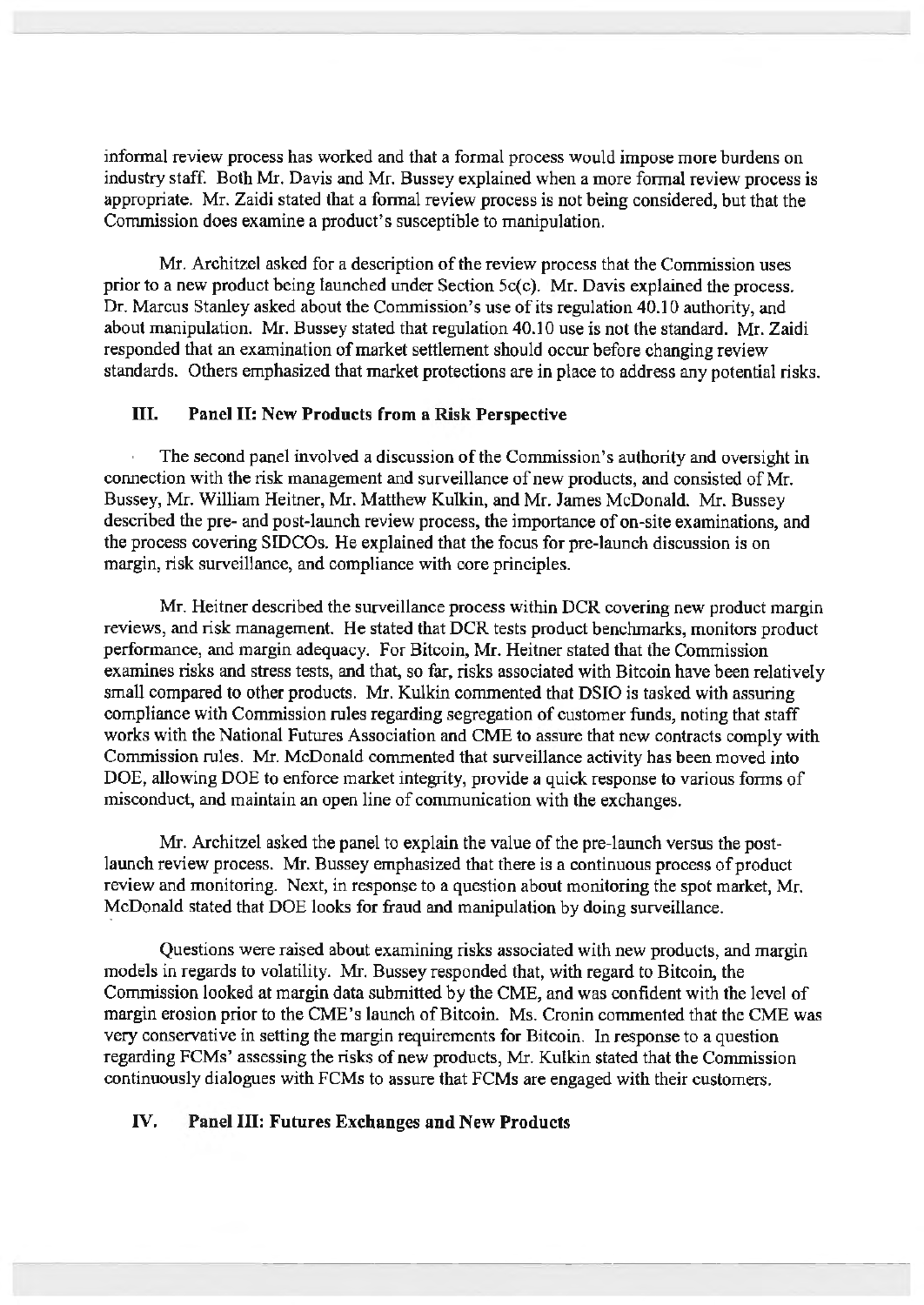The third panel consisted of a discussion of the self-certification process from the perspective of DCMs and DCOs. The panel speakers were Ms. Julie Winkler, Mr. Christopher Concannon, Mr. Trabue Bland, and Mr. Dale Michaels. Ms. Winkler described the product launch process from the perspective of the CME and explained its interactions with market participants and risk management of a product. She stated that a product must meet CFTC core principles and explained the process to accomplish that goal. Mr. Michaels described OCC's risk management process for new or novel products, which involves stress testing and default management.

Mr. Architzel asked the panel to describe how the exchanges gather public (client/FCMs) input on new products. Mr. Concannon commented regarding his firm- CBOE, that public input occurs because his company is publically traded. Ms. Winkler stated that the CME received client input on Bitcoin for over two years prior to launch. Mr. Bland stated that without customer interest, a product is not listed.

Mr. Architzel then asked if there is a role for the Commission to provide input regarding the structure and method for stakeholder validation of new products before they are submitted to the Commission, under the self-certification process. Mr. Concannon stated that the CFTC provides feedback during review under the self-certification process.

Mr. Architzel asked the panel to discuss press reports that suggested that perhaps certain types of contracts should be subject to a separate clearing fund, and whether it's being considered. Mr. Michaels stated that his company decided that a single clearing fund was best after examining the volatility of the product. Ms. Winkler stated that, for the CME, currently, the base margin being collected for Bitcoin futures is covering the risk.

Next, Mr. Architzel asked, in regards to futures, whether there were any novel contracts that should be split out into a separate guarantee fund. Panel members commented that contract specifics would need to be examined to make that determination. Ms. Winkler stated that there is daily surveillance for Bitcoin futures.

Mr. Glen Mackey asked how do the companies think about cryptocurrencies where the underlying market is unregulated and other commodities where the underlying marker is regulated. Mr. Concannon responded that that issue was discussed with the CFTC and that they have information sharing agreements with the various crypto markets. Mr. Chatterjee asked the panel to explain the basis for the adverse reaction to self-certification of Bitcoin. Panel members responded that, to address such issues, stakeholders need to be involved in forums that address the issue; that industry should proactively explore some of the unintended consequences of such products; and that markets have to be prepared for digitization.

Mr. Edward Pla asked the panel to discuss what the various exchanges think about the adequacy and the diversity of their clearing member set, and whether they can support it in <sup>a</sup> crisis. Members responded that default member testing procedures are a key part of their contracts, and that any clearing member can reject a trade, including Bitcoin, from any other firm.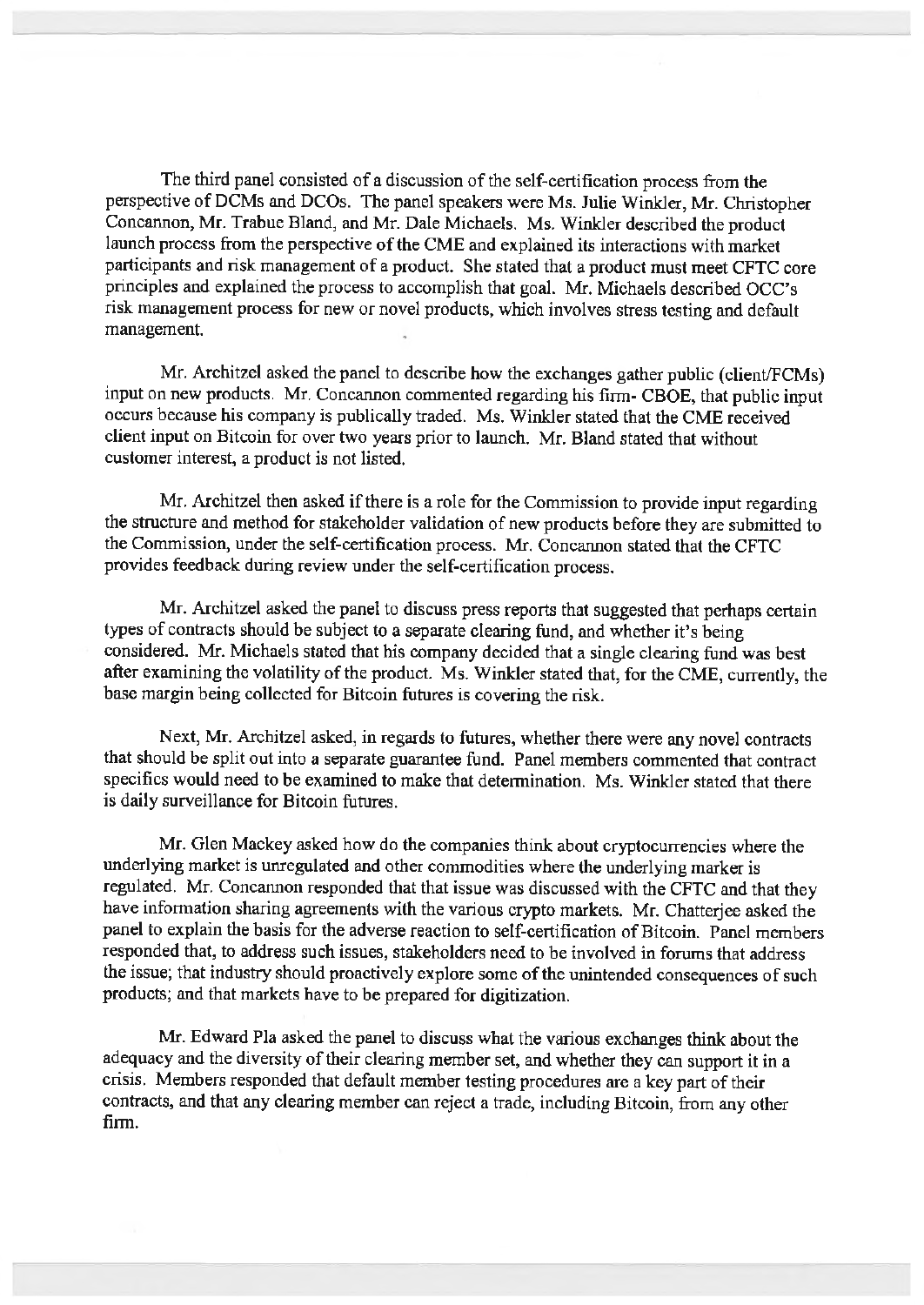Chairman Giancarlo departed the meeting before the start of Panel IV. He offered closing remarks, praising the work of his fellow Commissioners and Commission staff. The Chairman also offered appreciation for the dialogue offered by the advisory panel and participants.

# **V. Policy** & **Regulatory Approach for Novel Products**

The last panel discussed the regulatory, legal, and policy issues related to listing novel products. The panel speakers were Mr. Albert Kyle, Mr. Pia, and Ms. Kari Larsen. Mr. Kyle discussed how difficult it is to determine who ultimately owns Bitcoins, and that the fundamentals of supply and demand aren't present. Mr. Pia stated that the launch of Bitcoins would have benefitted from more two-way dialogue from the clearing firms. Ms. Larsen commented that novel products can present novel issues, and that differences between the key players should be resolved.

Mr. Architzel asked if the current self-certification process is appropriate for new and novel contracts, and whether heightened review is necessary. Panel members responded that volatility may be an indication of poor liquidity; however, one panel member expressed the view that a lot of the products are volatile, which is why there are futures contracts on those products. Other panel members questioned if the CFTC would have the capability and expertise to resolve problems resulting from a new, novel product; others questioned how such a product would be defined and whether such new products should be examined through the same risk perspectives as the exchanges.

Finally, Mr. Architzel asked the group to comment on what is an optimal process for an SRO processing new products, and the optimal process for CFTC oversight for new products both pre- and post-launch. Panel members responded that member input is important; that receiving feedback from customers is important; and that the CFTC needs to be aware that open interest may not reflect what is happening in the market.

#### **VI. Closing remarks**

Commissioner Quintenz thanked the attendees for participating, stating that the Commission is seeing in the market now digital commodities being created on a daily basis. Commissioner Behnam stated that self-certification is a big issue, but that it has worked well and that he hopes it continues. He also added that, although there is room for improvement, good products have been launched and that the Commission needs to be sure that the core principles are followed.

Ms. Lewis adjourned the meeting at 3 :55pm.

I hereby certify that the foregoing minutes are accurate.